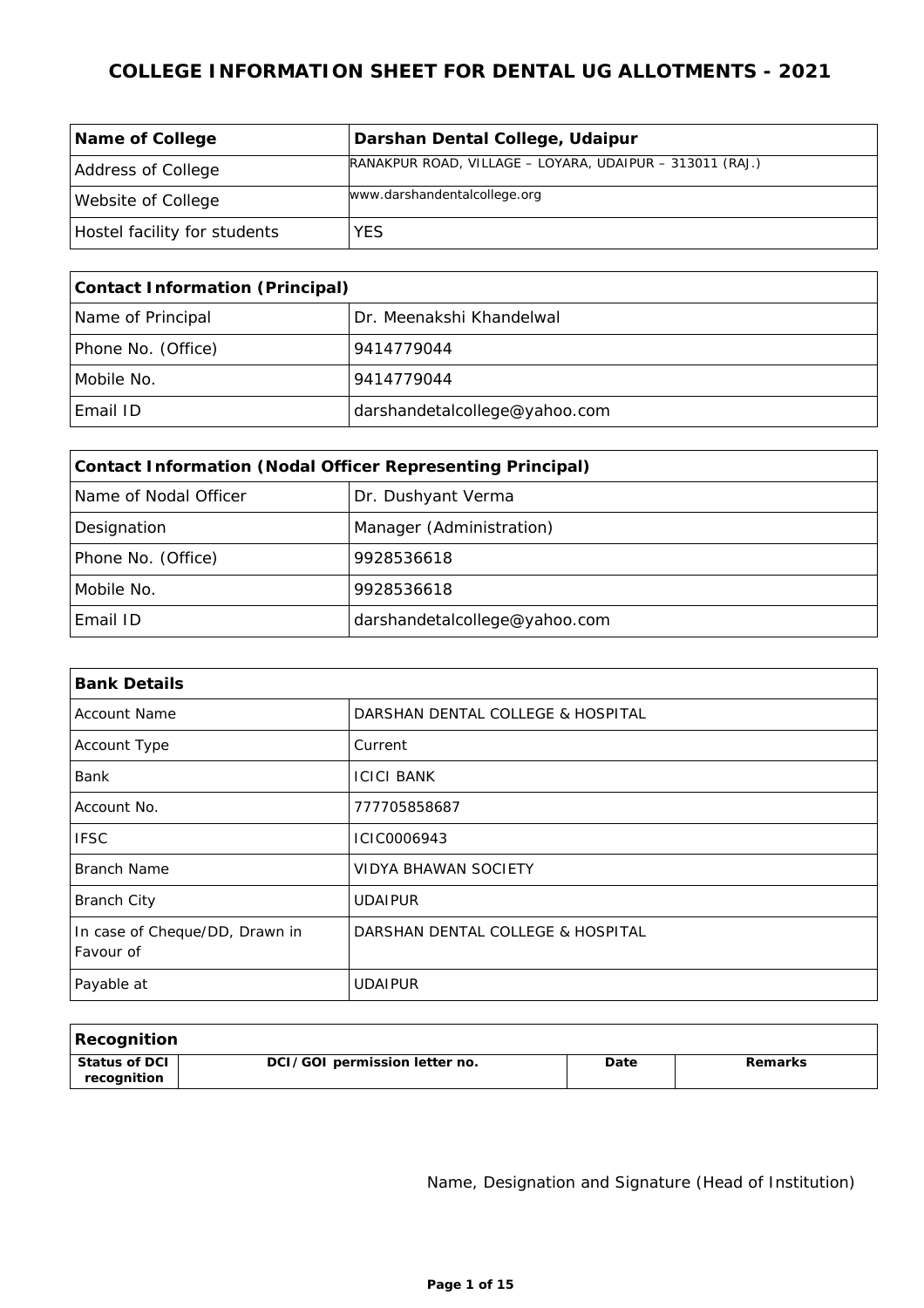| Name of College              | Daswani Dental College, Kota                  |
|------------------------------|-----------------------------------------------|
| Address of College           | IPB-19, INstitutional Area RIICO, Ranpur Kota |
| Website of College           | www.daswanidentalcollege.com                  |
| Hostel facility for students | YES.                                          |

| Contact Information (Principal) |                        |  |
|---------------------------------|------------------------|--|
| Name of Principal               | Dr. Guljot Singh       |  |
| Phone No. (Office)              | 07442845080            |  |
| Mobile No.                      | 9001822638, 9829093380 |  |
| Email ID                        | apvmskota@gmail.com    |  |

| Contact Information (Nodal Officer Representing Principal) |                        |  |
|------------------------------------------------------------|------------------------|--|
| Name of Nodal Officer                                      | Dr. Anil Kumar         |  |
| Designation                                                | Asso. Professor        |  |
| Phone No. (Office)                                         | 07442845080            |  |
| Mobile No.                                                 | 9829093380, 9001822638 |  |
| Email ID                                                   | apvmskota@gmail.com    |  |

| <b>Bank Details</b>                         |                                          |  |
|---------------------------------------------|------------------------------------------|--|
| <b>Account Name</b>                         | Daswani Dental College & Research Centre |  |
| Account Type                                | Current                                  |  |
| <b>Bank</b>                                 | Canara Bank                              |  |
| Account No.                                 | 3531201000001                            |  |
| <b>IFSC</b>                                 | CNRB0003531                              |  |
| <b>Branch Name</b>                          | Ranpur                                   |  |
| <b>Branch City</b>                          | Kota                                     |  |
| In case of Cheque/DD, Drawn in<br>Favour of | Daswani Dental College & Research Centre |  |
| Payable at                                  | Kota                                     |  |

| Recognition                  |                               |      |         |
|------------------------------|-------------------------------|------|---------|
| Status of DCI<br>recognition | DCI/GOI permission letter no. | Date | Remarks |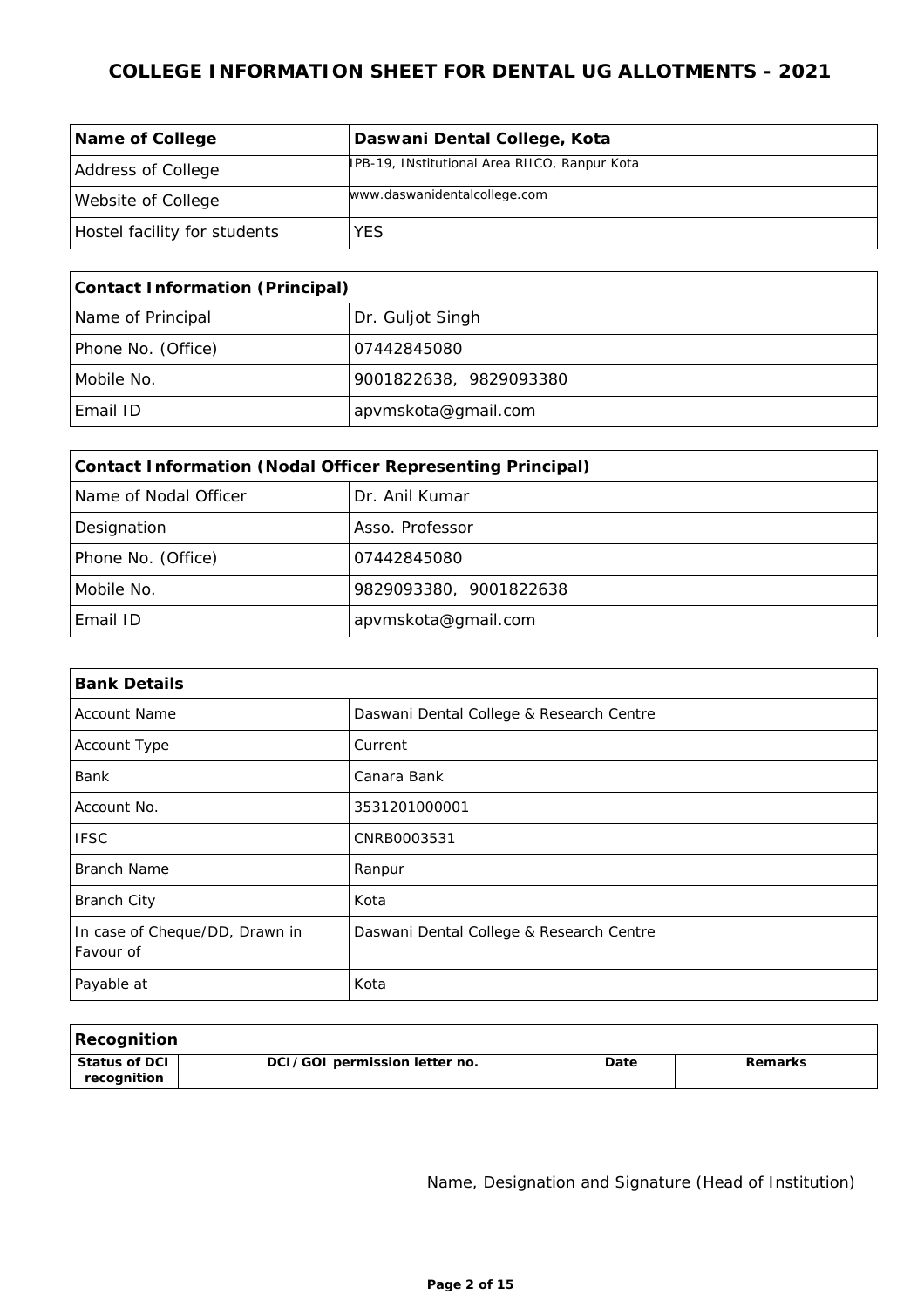| Name of College              | Eklavya Dental College, Kotputli                           |
|------------------------------|------------------------------------------------------------|
| Address of College           | NH-8, DELHI JAIPUR HIGHWAY, KOTPUTLI-303108, DISTT. JAIPUR |
| Website of College           | EKLAVYA.AC.IN                                              |
| Hostel facility for students | <b>YES</b>                                                 |

| Contact Information (Principal) |                        |  |
|---------------------------------|------------------------|--|
| Name of Principal               | DR. SANJAY BANSAL      |  |
| Phone No. (Office)              | 9309083012             |  |
| Mobile No.                      | 9416039480             |  |
| Email ID                        | EKLAVYAA05@HOTMAIL.COM |  |

| Contact Information (Nodal Officer Representing Principal) |                      |  |
|------------------------------------------------------------|----------------------|--|
| Name of Nodal Officer                                      | Mr. Ashok Yuadav     |  |
| Designation                                                | Office Supredentant  |  |
| Phone No. (Office)                                         | 9309083012           |  |
| Mobile No.                                                 | 9672947157           |  |
| Email ID                                                   | eklavyaa@hotmail.com |  |

| <b>Bank Details</b>                         |                                   |  |
|---------------------------------------------|-----------------------------------|--|
| <b>Account Name</b>                         | EKLAVYA DENTAL COLLEGE & HOSPITAL |  |
| Account Type                                | Current                           |  |
| Bank                                        | AU SMALL FINANCE BANK             |  |
| Account No.                                 | 2121219732169353                  |  |
| <b>IFSC</b>                                 | AUBL0002197                       |  |
| Branch Name                                 | <b>KOTPUTLI</b>                   |  |
| <b>Branch City</b>                          | <b>KOTPUTLI</b>                   |  |
| In case of Cheque/DD, Drawn in<br>Favour of | EKLAVYA DENTAL COLLEGE & HOSPITAL |  |
| Payable at                                  | <b>KOTPUTLI</b>                   |  |

| Recognition                    |                               |            |         |
|--------------------------------|-------------------------------|------------|---------|
| ' Status of DCI<br>recognition | DCI/GOI permission letter no. | Date       | Remarks |
| Recognized                     | F.N-12017/22/2003-DE          | 29/09/2011 |         |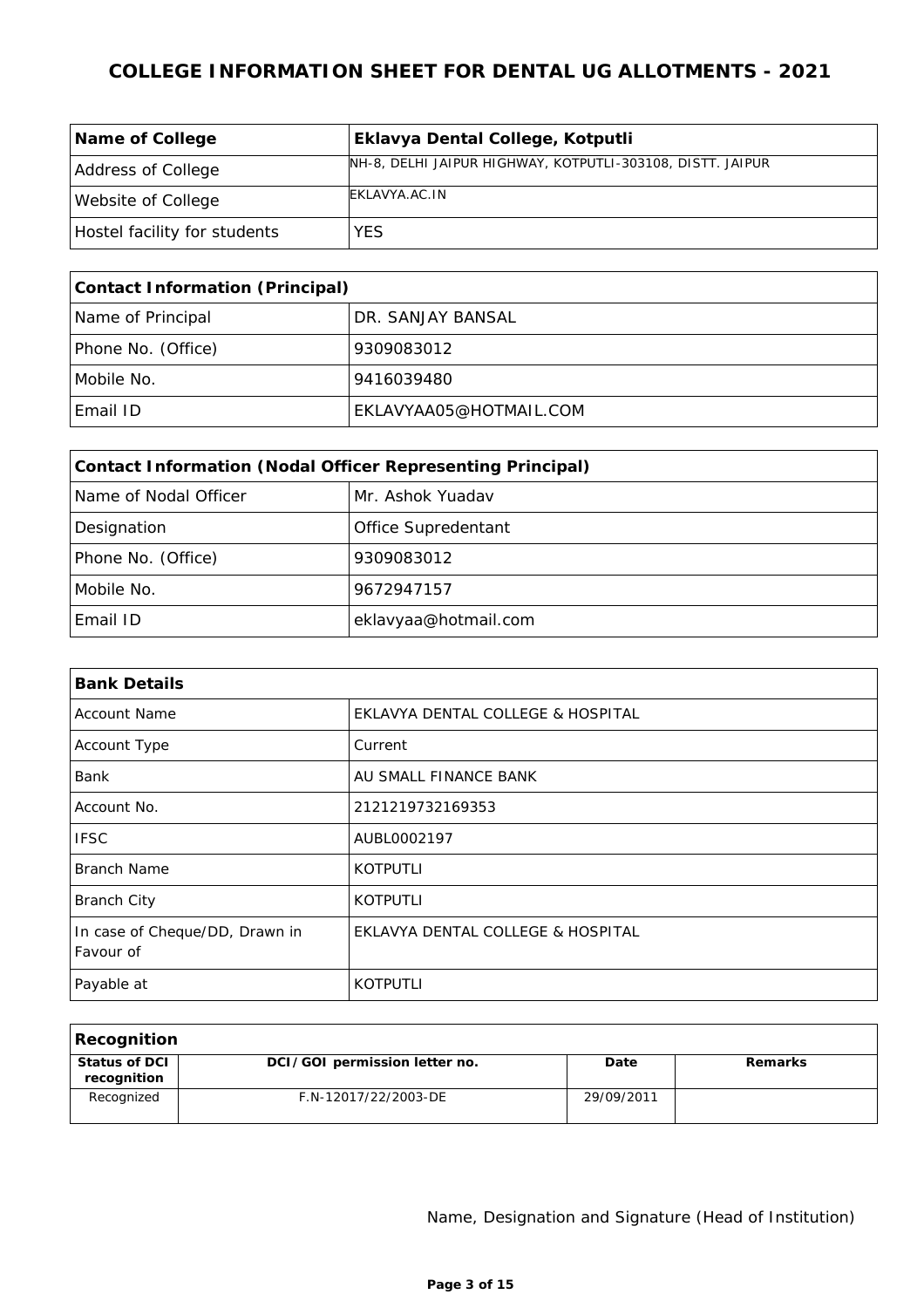| Name of College              | Geetanjali Dental College, Udaipur                                                               |
|------------------------------|--------------------------------------------------------------------------------------------------|
| Address of College           | GEETANJALI DENTAL AND RESEARCH INSTITUTE, NH 8, Near Eklingpura Chouraha,<br>Manwakhera, Udaipur |
| Website of College           | https://www.geetanjaliuniversity.com/                                                            |
| Hostel facility for students | YES.                                                                                             |

| Contact Information (Principal) |                                      |  |
|---------------------------------|--------------------------------------|--|
| Name of Principal               | Dr. Nikhil Verma                     |  |
| Phone No. (Office)              | 10294-2500000-6                      |  |
| Mobile No.                      | 9116170347, 9116170347               |  |
| Email ID                        | counselling@geetanjaliuniversity.com |  |

| Contact Information (Nodal Officer Representing Principal) |                                      |  |
|------------------------------------------------------------|--------------------------------------|--|
| Name of Nodal Officer                                      | Deepesh Mehata                       |  |
| Designation                                                | Coordinator                          |  |
| Phone No. (Office)                                         | 0294-2500000-6                       |  |
| Mobile No.                                                 | 9116170347, 9116170347               |  |
| Email ID                                                   | counselling@geetanjaliuniversity.com |  |

| <b>Bank Details</b>                         |                                                   |  |
|---------------------------------------------|---------------------------------------------------|--|
| <b>Account Name</b>                         | <b>GEETANJALI DENTAL &amp; RESEARCH INSTITUTE</b> |  |
| Account Type                                | Current                                           |  |
| Bank                                        | <b>INDIAN BANK</b>                                |  |
| Account No.                                 | 6200714628                                        |  |
| <b>IFSC</b>                                 | IDIB000M251                                       |  |
| Branch Name                                 | MANVAKHERA                                        |  |
| <b>Branch City</b>                          | <b>UDAIPUR</b>                                    |  |
| In case of Cheque/DD, Drawn in<br>Favour of | <b>GEETANJALI DENTAL &amp; RESEARCH INSTITUTE</b> |  |
| Payable at                                  | <b>UDAIPUR</b>                                    |  |

| Recognition                  |                               |            |                      |
|------------------------------|-------------------------------|------------|----------------------|
| Status of DCI<br>recognition | DCI/GOI permission letter no. | Date       | <b>Remarks</b>       |
| Recognized                   | V.12017/5/2019-DE             | 08/03/2019 | 100 SEATS RECOGNISED |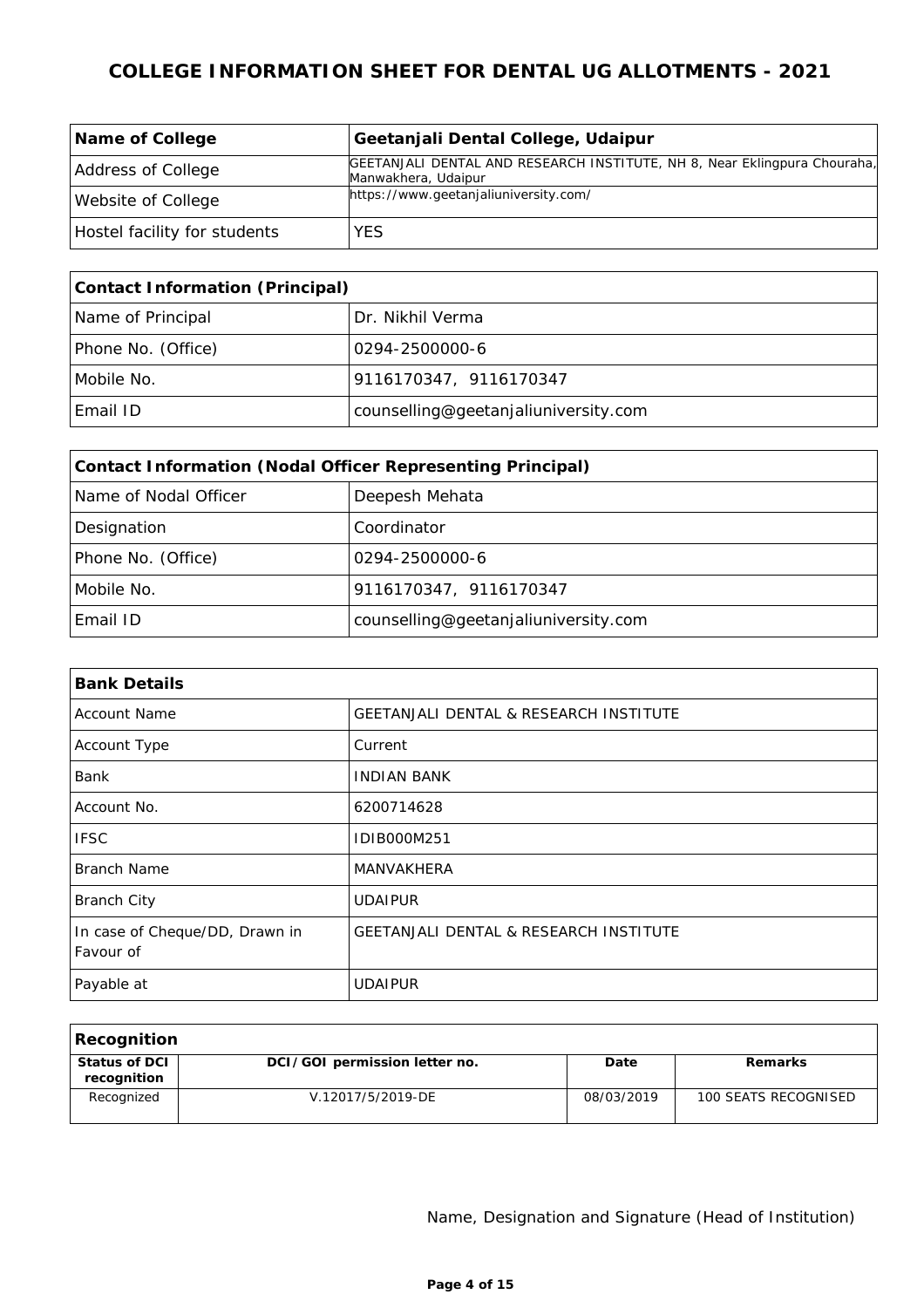| Name of College              | Jaipur Dental College, Jaipur                                                                                                           |
|------------------------------|-----------------------------------------------------------------------------------------------------------------------------------------|
| Address of College           | MILLAGE-DHAND, JAIPUR-DELHI NATIONAL HIGH WAY NO.11-C, TEHSIL-AMER,<br>UAIPUR-302028, ADMINISTRATIVE OFFICE:- S1-S2, P.NO. 36-37, DAKSH |
| Website of College           | www.jdc.ac.in                                                                                                                           |
| Hostel facility for students | YES.                                                                                                                                    |

| Contact Information (Principal) |                        |  |
|---------------------------------|------------------------|--|
| Name of Principal               | DR. DEEPAK SHARMA      |  |
| Phone No. (Office)              | 101426-284175          |  |
| Mobile No.                      | 9799339654, 9785400312 |  |
| Email ID                        | jdc@mvgu.ac.in         |  |

| Contact Information (Nodal Officer Representing Principal) |                         |  |
|------------------------------------------------------------|-------------------------|--|
| Name of Nodal Officer                                      | D.K.SINGH               |  |
| Designation                                                | <b>SENIOR MANAGER</b>   |  |
| Phone No. (Office)                                         | 0141-2352188            |  |
| Mobile No.                                                 | 9414058792, 9785400639  |  |
| Email ID                                                   | dksingh1958@hotmail.com |  |

| <b>Bank Details</b>                         |                              |
|---------------------------------------------|------------------------------|
| <b>Account Name</b>                         | JAIPUR DENTAL COLLEGE        |
| Account Type                                | Current                      |
| Bank                                        | <b>HDFC</b>                  |
| Account No.                                 | 00542000004327               |
| <b>IFSC</b>                                 | HDFC0000054                  |
| <b>Branch Name</b>                          | ASHOK MARG, C-SCHEME, JAIPUR |
| <b>Branch City</b>                          | <b>JAIPUR</b>                |
| In case of Cheque/DD, Drawn in<br>Favour of | <b>JAIPUR DENTAL COLLEGE</b> |
| Payable at                                  | <b>JAIPUR</b>                |

| Recognition                  |                               |            |         |
|------------------------------|-------------------------------|------------|---------|
| Status of DCI<br>recognition | DCI/GOI permission letter no. | Date       | Remarks |
| Recognized                   | V.12017/8/2020-DE             | 25.11.2019 |         |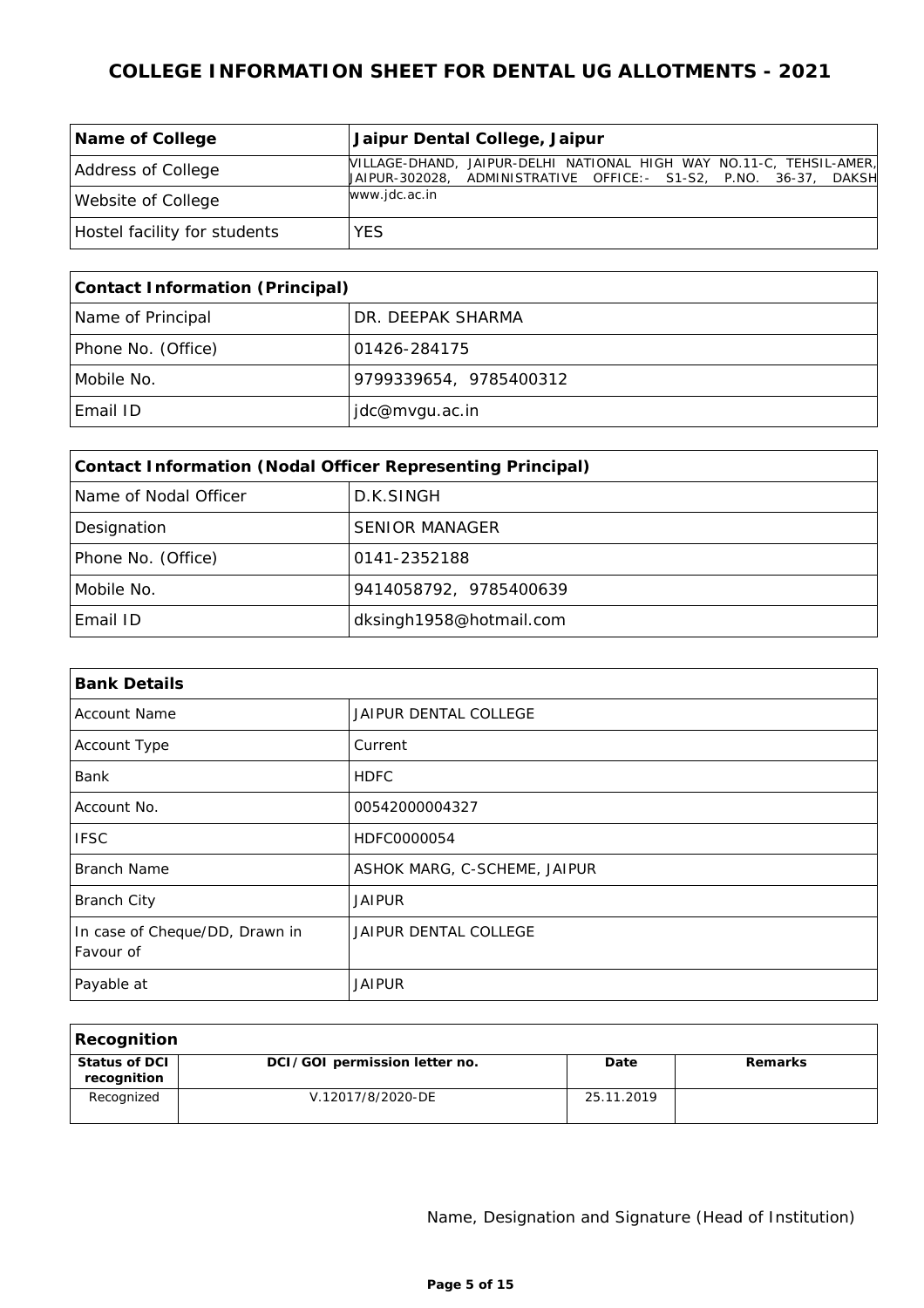| Name of College              | Maharaja Gangasingh DC, Ganganagar                   |
|------------------------------|------------------------------------------------------|
| Address of College           | 11L.N.P.HANUMANGARH ROAD, NEAR RIICO, SRI GANGANAGAR |
| Website of College           | www.mgsdentalcollege.org                             |
| Hostel facility for students | <b>YES</b>                                           |

| Contact Information (Principal) |                        |  |
|---------------------------------|------------------------|--|
| Name of Principal               | Dr Devender chaudhary  |  |
| Phone No. (Office)              | 10154-2494429          |  |
| Mobile No.                      | 9414094629, 9414453888 |  |
| Email ID                        | mgsdc@outlook.com      |  |

| Contact Information (Nodal Officer Representing Principal) |                        |  |
|------------------------------------------------------------|------------------------|--|
| Name of Nodal Officer                                      | Dr Jaskirat sidhu      |  |
| Designation                                                | Administrative officer |  |
| Phone No. (Office)                                         | 0154-2494429           |  |
| Mobile No.                                                 | 9414453888             |  |
| Email ID                                                   | mgsdc@outlook.com      |  |

| <b>Bank Details</b>                         |                                                       |
|---------------------------------------------|-------------------------------------------------------|
| <b>Account Name</b>                         | Maharaja ganga singh dental college & Research centre |
| Account Type                                | Current                                               |
| Bank                                        | State bank of india                                   |
| Account No.                                 | 61163647005                                           |
| <b>IFSC</b>                                 | SBIN0031591                                           |
| <b>Branch Name</b>                          | <b>JAWAHAR NAGAR</b>                                  |
| <b>Branch City</b>                          | <b>SRI GANGANAGAR</b>                                 |
| In case of Cheque/DD, Drawn in<br>Favour of | Maharaja ganga singh dental college & Research centre |
| Payable at                                  | Sri ganganagar                                        |

| Recognition                  |                               |            |                                                        |
|------------------------------|-------------------------------|------------|--------------------------------------------------------|
| Status of DCI<br>recognition | DCI/GOI permission letter no. | Date       | <b>Remarks</b>                                         |
| Recognized                   | V.12017/44/2007-DE            | 07/05/2015 | Recognized by Dental council of<br>India/Govt.of India |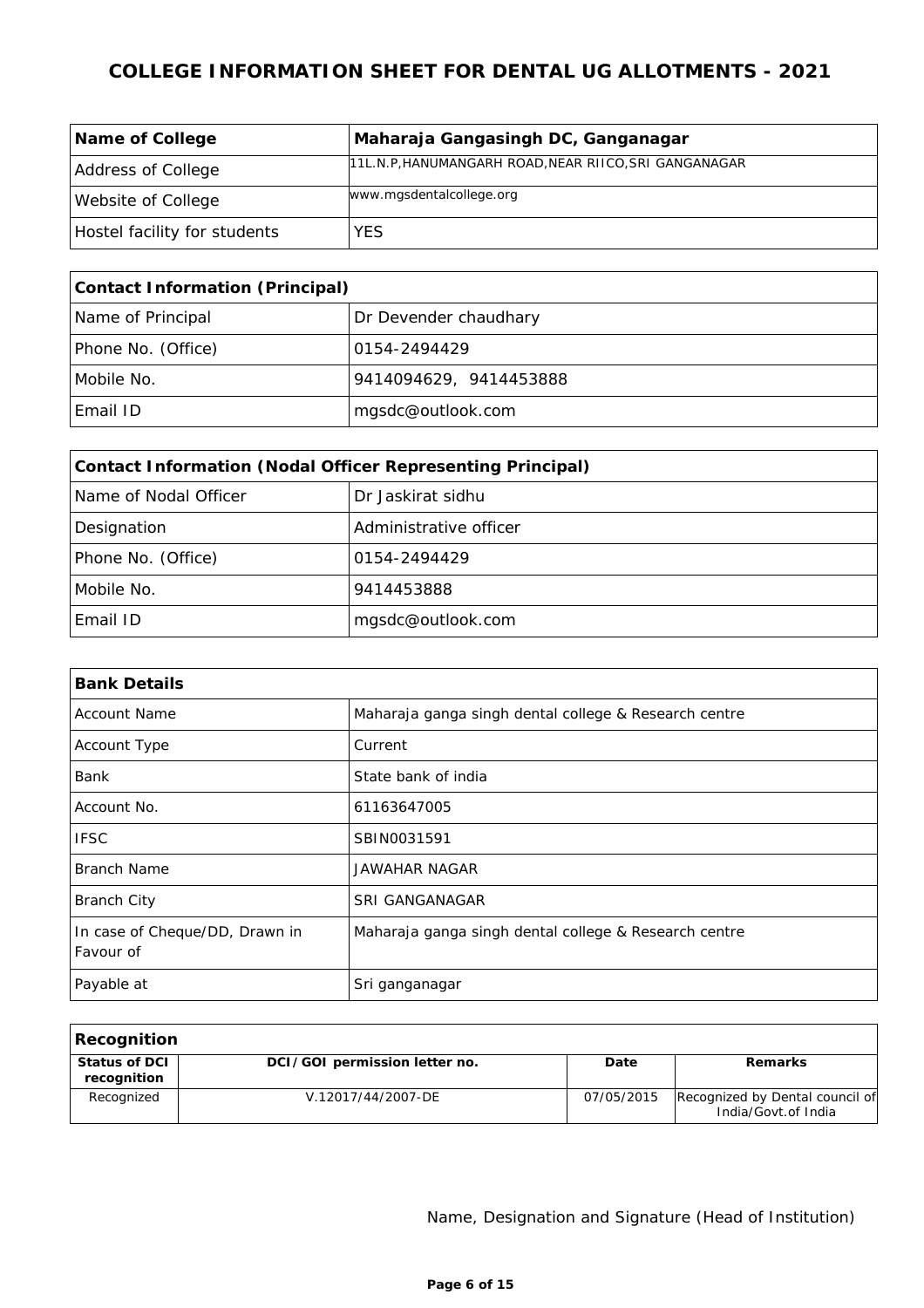| Name of College              | MG Dental College, Jaipur                                    |
|------------------------------|--------------------------------------------------------------|
| Address of College           | RIICO Institutional Area, Tonk Road, Sitapura, Jaipur-302022 |
| Website of College           | www.mgumst.org                                               |
| Hostel facility for students | <b>YES</b>                                                   |

| Contact Information (Principal) |                             |  |
|---------------------------------|-----------------------------|--|
| Name of Principal               | Dr. Narendra Padiyar        |  |
| Phone No. (Office)              | 101412770326                |  |
| Mobile No.                      | 9928561339, 9928561339      |  |
| Email ID                        | principal.dental@mgumst.org |  |

| Contact Information (Nodal Officer Representing Principal) |                           |  |
|------------------------------------------------------------|---------------------------|--|
| Name of Nodal Officer                                      | Dr. R.C. Gupta            |  |
| Designation                                                | <b>Emeritus Professor</b> |  |
| Phone No. (Office)                                         | 01412770798/233           |  |
| Mobile No.                                                 | 9414451793, 9414451793    |  |
| Email ID                                                   | drrcg999@gmail.com        |  |

| <b>Bank Details</b>                         |                                                            |
|---------------------------------------------|------------------------------------------------------------|
| <b>Account Name</b>                         | Mahatma Gandhi University of Medical Sciences & Technology |
| Account Type                                | Current                                                    |
| Bank                                        | Canara Bank                                                |
| Account No.                                 | 83003050000118                                             |
| <b>IFSC</b>                                 | CNRB008300                                                 |
| Branch Name                                 | SME Branch, MI Road, Jaipur                                |
| <b>Branch City</b>                          | Jaipur                                                     |
| In case of Cheque/DD, Drawn in<br>Favour of | Mahatma Gandhi University of Medical Sciences & Technology |
| Payable at                                  | Jaipur                                                     |

| Recognition                  |                                                                                              |            |                                                   |
|------------------------------|----------------------------------------------------------------------------------------------|------------|---------------------------------------------------|
| Status of DCI<br>recognition | DCI/GOI permission letter no.                                                                | Date       | Remarks                                           |
| Permitted                    | Govt. of India, Ministry of Health and Family Welfare letter<br>No. V.12017/6/2020-DE(Pt.II) | 19.08.2021 | Increase of seats in BDS course<br>from 60 to 100 |
| Recognized                   | Govt. of India, Ministry of Health and Family Welfare letter<br>No. V.12017/15/2003-DE(Pt)   | 17.05.2016 | Recognition of 60 seats                           |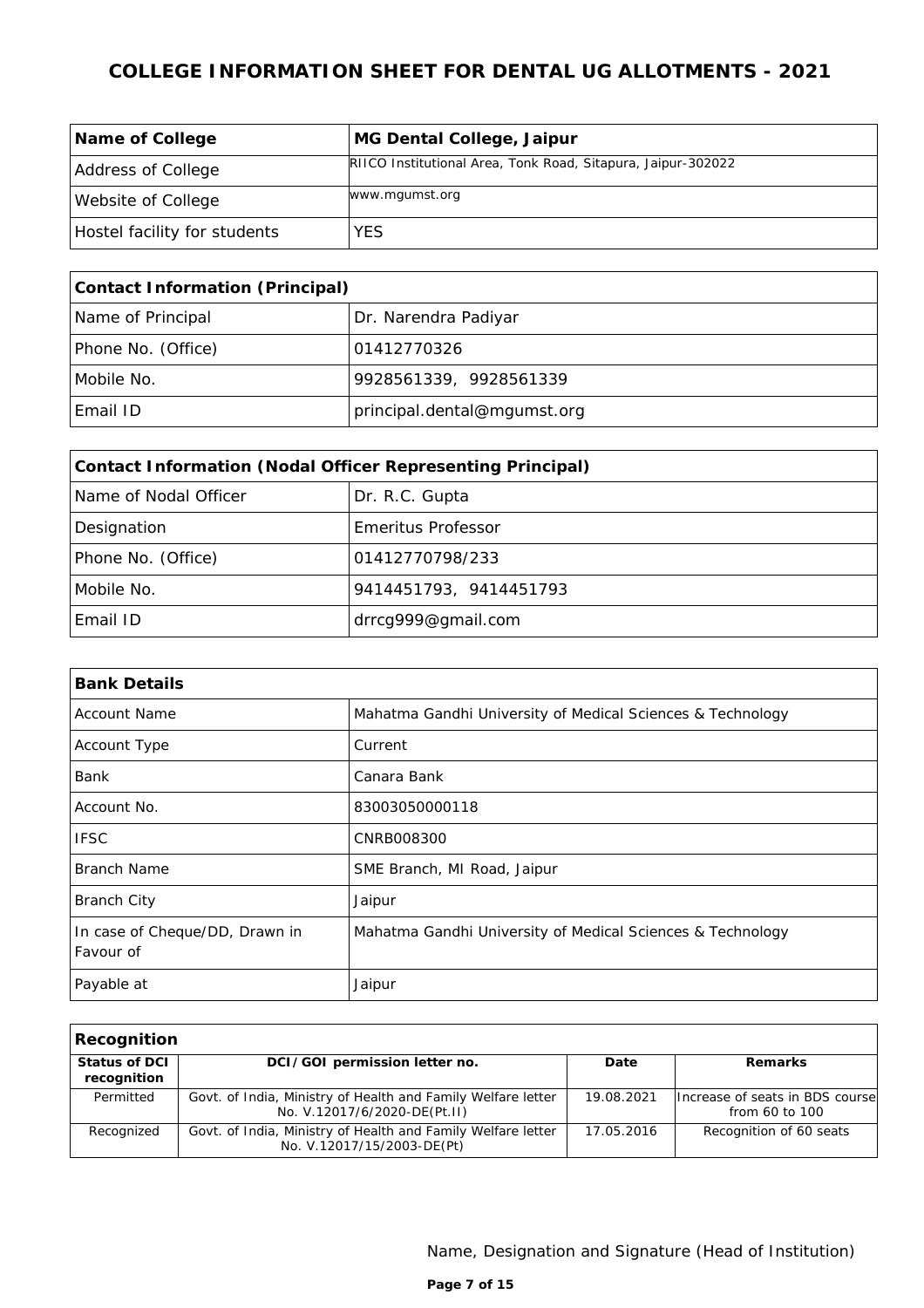| Name of College              | NIMS Dental College, Jaipur                                |
|------------------------------|------------------------------------------------------------|
| Address of College           | Jaipur Delhi Highway, NH- 11C, Jaipur - 303121 (Rajasthan) |
| Website of College           | www.nimsuniversity.org                                     |
| Hostel facility for students | <b>YES</b>                                                 |

| Contact Information (Principal) |                          |
|---------------------------------|--------------------------|
| Name of Principal               | Dr. Mridula Trehan       |
| Phone No. (Office)              | 9829008289               |
| Mobile No.                      | 9829008289, 9982683023   |
| Email ID                        | mridula.jaipur@gmail.com |

| Contact Information (Nodal Officer Representing Principal) |                               |  |
|------------------------------------------------------------|-------------------------------|--|
| Name of Nodal Officer                                      | Dr. Sunil Sharma              |  |
| Designation                                                | Pro-President                 |  |
| Phone No. (Office)                                         | 9982683023                    |  |
| Mobile No.                                                 | 9829278382, 9116010407        |  |
| Email ID                                                   | provcnimsuniversity@gmail.com |  |

| <b>Bank Details</b>                         |                           |  |
|---------------------------------------------|---------------------------|--|
| <b>Account Name</b>                         | NIMS UNIVERSITY RAJASTHAN |  |
| Account Type                                | Current                   |  |
| Bank                                        | <b>ICICI Bank</b>         |  |
| Account No.                                 | 375205000016              |  |
| <b>IFSC</b>                                 | ICIC0003752               |  |
| <b>Branch Name</b>                          | NIMS Achrol               |  |
| <b>Branch City</b>                          | Jaipur                    |  |
| In case of Cheque/DD, Drawn in<br>Favour of | NIMS UNIVERSITY RAJASTHAN |  |
| Payable at                                  | JAIPUR RAJASTHAN          |  |

| Recognition                  |                               |            |         |
|------------------------------|-------------------------------|------------|---------|
| Status of DCI<br>recognition | DCI/GOI permission letter no. | Date       | Remarks |
| Recognized                   | No. V. 12017/128/2005-DE      | 11-04-2011 |         |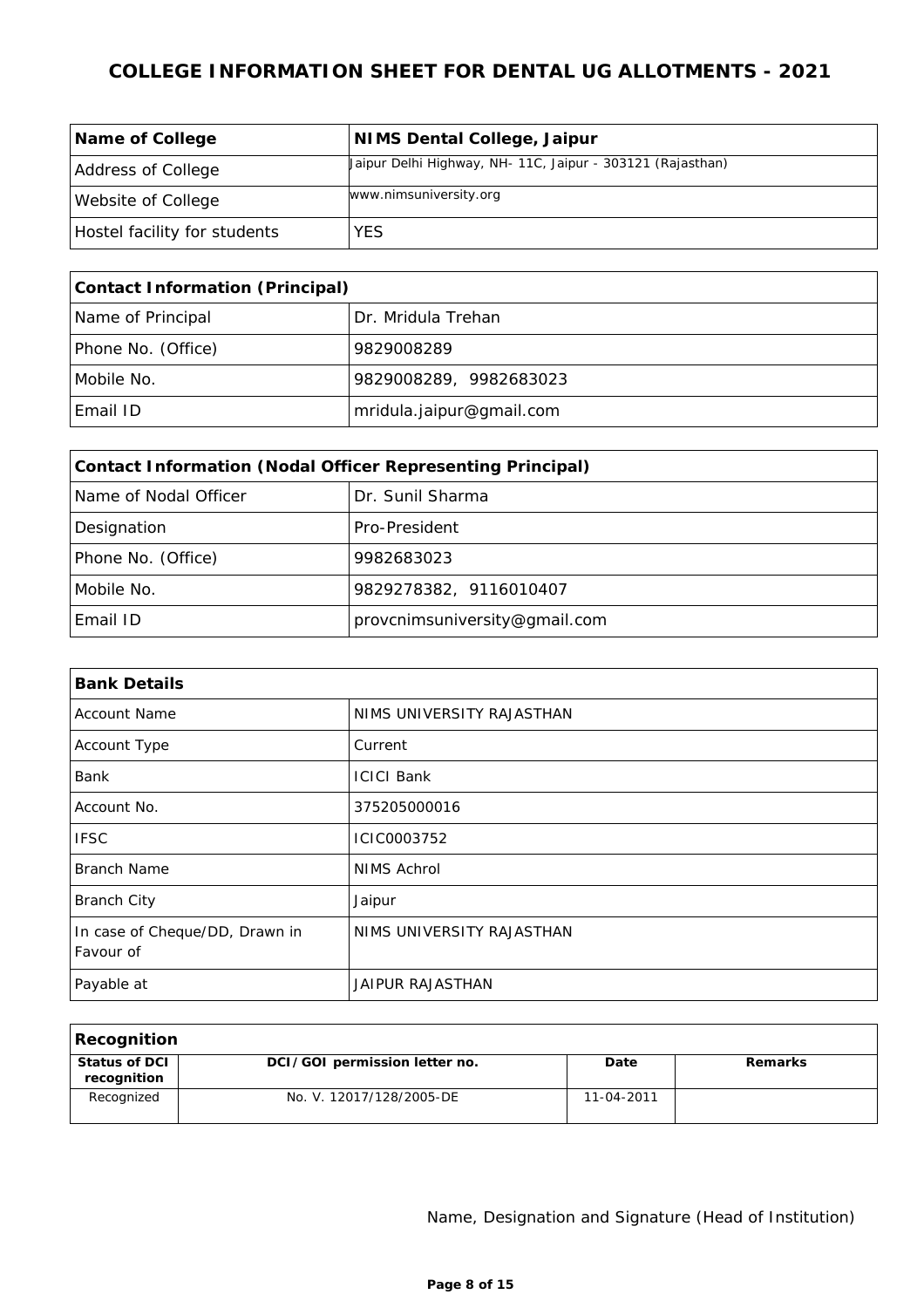| Name of College              | Pacific Dental College & Hospital, Udaipur       |
|------------------------------|--------------------------------------------------|
| Address of College           | Airport Road, Debari, Udaipur, Rajasthan -313024 |
| Website of College           | www.pacificdentalcollege.com                     |
| Hostel facility for students | <b>YES</b>                                       |

| Contact Information (Principal) |                                                      |  |
|---------------------------------|------------------------------------------------------|--|
| Name of Principal               | Dr. A. Bhagavandas Rai                               |  |
| Phone No. (Office)              | 9672917861                                           |  |
| Mobile No.                      | 9828057442, 9116132834                               |  |
| Email ID                        | Pacificdental2000@yahoo.co.in & pacificdch@gmail.com |  |

| Contact Information (Nodal Officer Representing Principal) |                                                      |  |
|------------------------------------------------------------|------------------------------------------------------|--|
| Name of Nodal Officer                                      | IMr. Pranav Khamesra                                 |  |
| Designation                                                | Admin Manager                                        |  |
| Phone No. (Office)                                         | 7665017760                                           |  |
| Mobile No.                                                 | 9116132834, 9587890069                               |  |
| Email ID                                                   | Pacificdental2000@yahoo.co.in & pacificdch@gmail.com |  |

| <b>Bank Details</b>                         |                                   |
|---------------------------------------------|-----------------------------------|
| <b>Account Name</b>                         | PACIFIC DENTAL COLLEGE & HOSPITAL |
| Account Type                                | Saving                            |
| Bank                                        | Kotak Mahindra Bank               |
| Account No.                                 | 5412741374                        |
| <b>IFSC</b>                                 | KKBK0000272                       |
| Branch Name                                 | Madhuban                          |
| <b>Branch City</b>                          | Udaipur                           |
| In case of Cheque/DD, Drawn in<br>Favour of | PACIFIC DENTAL COLLEGE & HOSPITAL |
| Payable at                                  | Udaipur                           |

| Recognition                  |                                                                             |                |         |
|------------------------------|-----------------------------------------------------------------------------|----------------|---------|
| Status of DCI<br>recognition | DCI/GOI permission letter no.                                               | Date           | Remarks |
| Recognized                   | GOI (Ministry of Health & Family Welfare) - Letter No.<br>V.12017/4/2015-DE | 9th Sept. 2015 |         |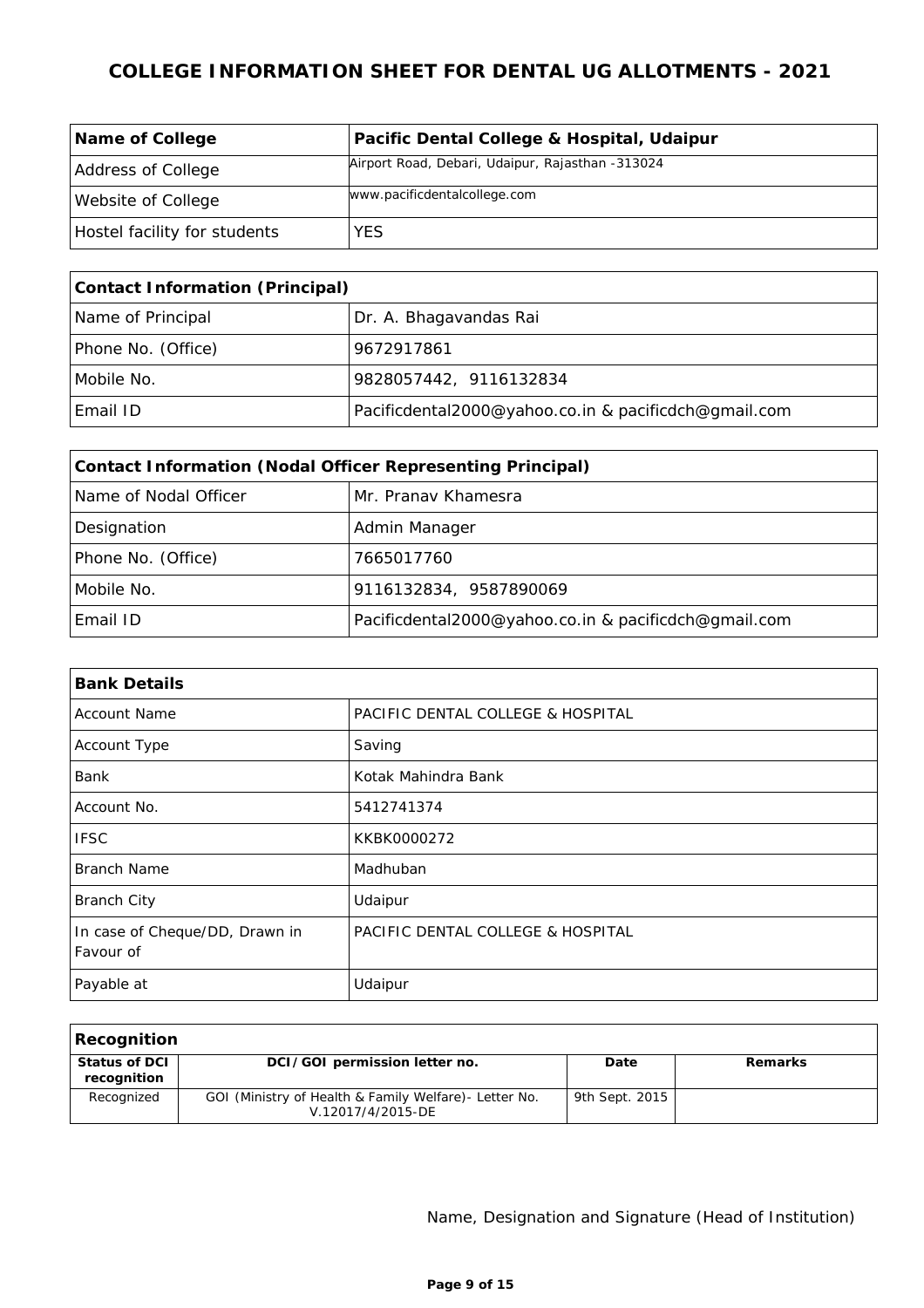| Name of College              | Pacific Dental College & RC, Udaipur                                   |
|------------------------------|------------------------------------------------------------------------|
| Address of College           | Pacific Dental College & Research Centre, Bhilo Ka Bedla, Udaipur(Raj) |
| Website of College           | lomudental.ac.in                                                       |
| Hostel facility for students | YES                                                                    |

| Contact Information (Principal) |                        |
|---------------------------------|------------------------|
| Name of Principal               | Dr. Ravi Kumar C.M.    |
| Phone No. (Office)              | 02943920000            |
| Mobile No.                      | 9549892673, 9549892694 |
| Email ID                        | pdcrcudaipur@gmail.com |

| Contact Information (Nodal Officer Representing Principal) |                          |  |
|------------------------------------------------------------|--------------------------|--|
| Name of Nodal Officer                                      | <b>Bhagwat Singh</b>     |  |
| Designation                                                | Administrator            |  |
| Phone No. (Office)                                         | 9649298767               |  |
| Mobile No.                                                 | 9784060886               |  |
| Email ID                                                   | bhagwatsingh54@yahoo.com |  |

| <b>Bank Details</b>                         |                                          |  |
|---------------------------------------------|------------------------------------------|--|
| <b>Account Name</b>                         | Pacific Dental College & Research Centre |  |
| Account Type                                | Current                                  |  |
| Bank                                        | Central Bank of India                    |  |
| Account No.                                 | 3465665477                               |  |
| <b>IFSC</b>                                 | CBIN0280454                              |  |
| Branch Name                                 | Shastri Circle                           |  |
| <b>Branch City</b>                          | Udaipur                                  |  |
| In case of Cheque/DD, Drawn in<br>Favour of | Pacific Dental College & Research Centre |  |
| Payable at                                  | Udaipur                                  |  |

| Recognition                    |                               |      |         |
|--------------------------------|-------------------------------|------|---------|
| l Status of DCI<br>recognition | DCI/GOI permission letter no. | Date | Remarks |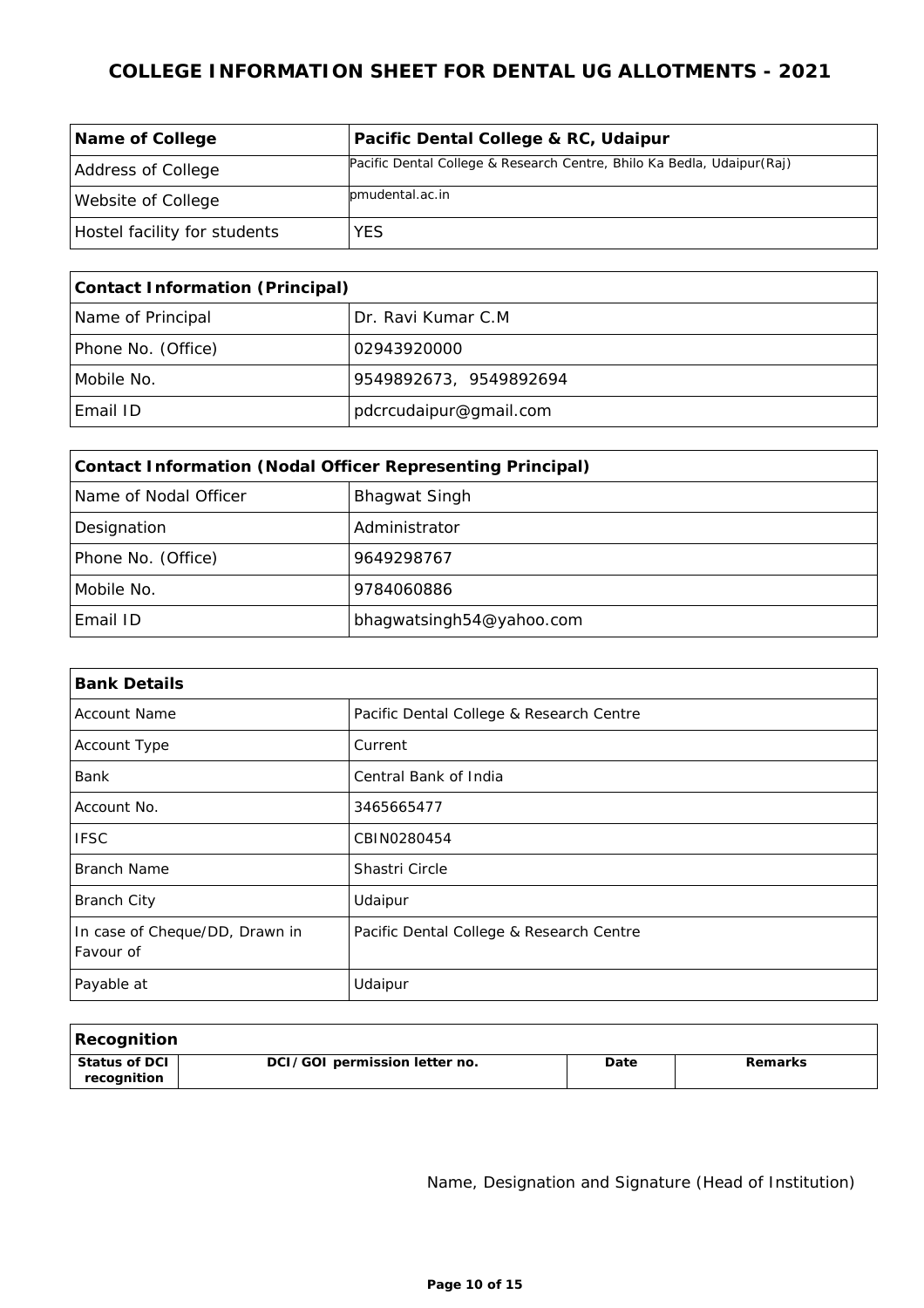| Name of College              | Rajasthan Dental College, Jaipur             |
|------------------------------|----------------------------------------------|
| Address of College           | NH-8, Bagru Khurd, Ajmer Road, Jaipur-302042 |
| Website of College           | www.rdchjaipur.com                           |
| Hostel facility for students | YES                                          |

| Contact Information (Principal)          |                           |  |
|------------------------------------------|---------------------------|--|
| Name of Principal<br>Dr. B.R. Adyanthaya |                           |  |
| Phone No. (Office)                       | 0141-2585457              |  |
| Mobile No.                               | 9343197079                |  |
| Email ID                                 | rajasthandental@yahoo.com |  |

| Contact Information (Nodal Officer Representing Principal) |                           |  |  |
|------------------------------------------------------------|---------------------------|--|--|
| Name of Nodal Officer                                      | Dr. Neelkant Patil        |  |  |
| Designation                                                | Professor & HOD (O.M.R.)  |  |  |
| Phone No. (Office)                                         | 0141-2585457              |  |  |
| Mobile No.                                                 | 9929337724, 9829011205    |  |  |
| Email ID                                                   | rajasthandental@yahoo.com |  |  |

| <b>Bank Details</b>                         |                                     |  |
|---------------------------------------------|-------------------------------------|--|
| <b>Account Name</b>                         | RAJASTHAN DENTAL COLLEGE & HOSPITAL |  |
| Account Type                                | Saving                              |  |
| <b>Bank</b>                                 | Punjab National Bank                |  |
| Account No.                                 | 04182011014903                      |  |
| <b>IFSC</b>                                 | PUNB0041810                         |  |
| <b>Branch Name</b>                          | Vidhyut Nagar, Ajmer Road, Jaipur   |  |
| <b>Branch City</b>                          | Jaipur                              |  |
| In case of Cheque/DD, Drawn in<br>Favour of | RAJASTHAN DENTAL COLLEGE & HOSPITAL |  |
| Payable at                                  | Jaipur                              |  |

| Recognition                    |                               |            |                          |
|--------------------------------|-------------------------------|------------|--------------------------|
| ' Status of DCI<br>recognition | DCI/GOI permission letter no. | Date       | Remarks                  |
| Recognized                     | V-12017/03/2002-DE            | 26/06/2008 | Total - 100 Seats Intake |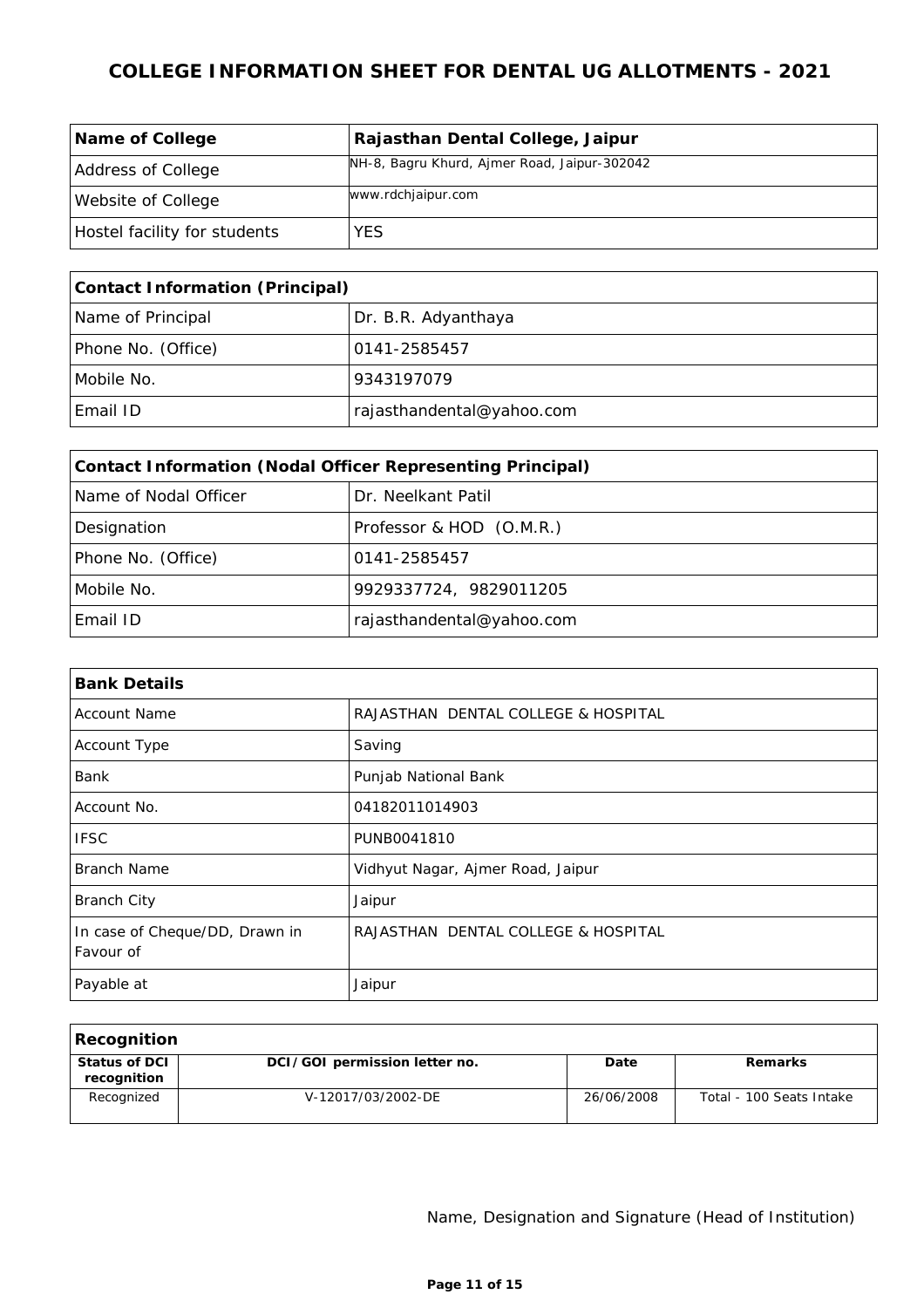| Name of College              | RR Dental College, Udaipur                                        |
|------------------------------|-------------------------------------------------------------------|
| Address of College           | OPPOSITE UMRA RAILWAY STATION, UMARDA, UDAIPUR-313015 (RAJASTHAN) |
| Website of College           | www.rrdentalcollege.com                                           |
| Hostel facility for students | YES.                                                              |

| Contact Information (Principal) |                                  |  |
|---------------------------------|----------------------------------|--|
| Name of Principal               | DR. PRAMOD J.                    |  |
| Phone No. (Office)              | 9772443789                       |  |
| Mobile No.                      | 8660481766, 9460078900           |  |
| Email ID                        | prin.rrdentalcollege@rres.org.in |  |

| Contact Information (Nodal Officer Representing Principal) |                        |  |  |
|------------------------------------------------------------|------------------------|--|--|
| Name of Nodal Officer                                      | DR. G. M. KACHHAWA     |  |  |
| Designation                                                | ADMIN.OFFICER          |  |  |
| Phone No. (Office)                                         | 9772443789             |  |  |
| Mobile No.                                                 | 9772443999, 9460078900 |  |  |
| Email ID                                                   | DRGMKACHHAWA@GMAIL.COM |  |  |

| <b>Bank Details</b>                         |                                |  |
|---------------------------------------------|--------------------------------|--|
| <b>Account Name</b>                         | R R DENTAL COLLEGE & HOSPITAL  |  |
| Account Type                                | Current                        |  |
| <b>Bank</b>                                 | <b>BANK OF BARODA -UDAIPUR</b> |  |
| Account No.                                 | 01370200004475                 |  |
| <b>IFSC</b>                                 | <b>BARBOUDAIPU</b>             |  |
| <b>Branch Name</b>                          | <b>UDAIPUR MAIN BRANCH</b>     |  |
| <b>Branch City</b>                          | <b>UDAIPUR</b>                 |  |
| In case of Cheque/DD, Drawn in<br>Favour of | R R DENTAL COLLEGE & HOSPITAL  |  |
| Payable at                                  | <b>UDAIPUR</b>                 |  |

| Recognition                  |                               |            |                                                     |
|------------------------------|-------------------------------|------------|-----------------------------------------------------|
| Status of DCI<br>recognition | DCI/GOI permission letter no. | Date       | <b>Remarks</b>                                      |
| Recognized                   | No.V.12017/5/2019-DE          | 08-03-2019 | AFFILATED WITH GOVERMENT<br>UNIVERSITY OF RAJASTHAN |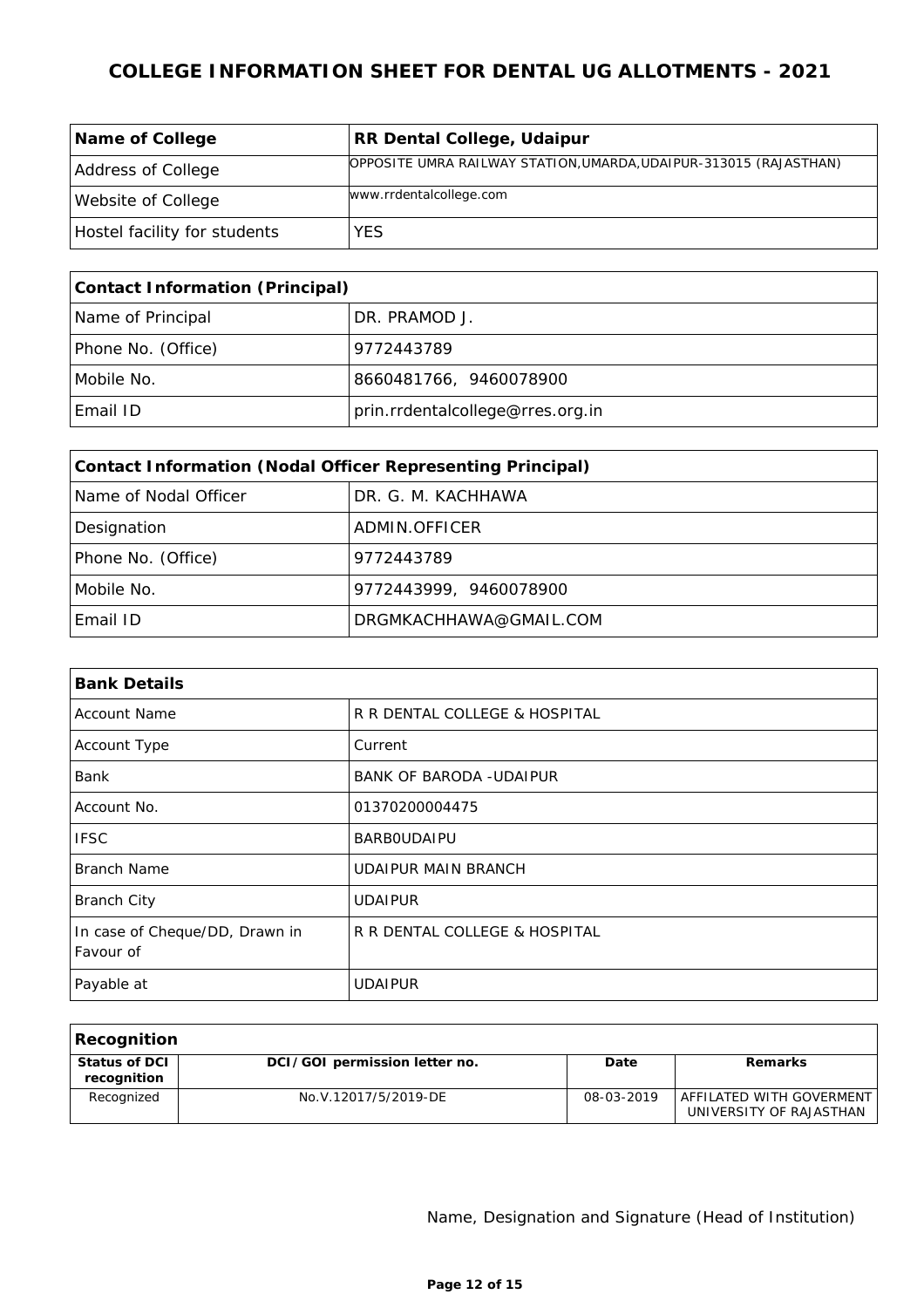| Name of College              | RUHS College of Dental Sciences, Jaipur  |
|------------------------------|------------------------------------------|
| Address of College           | RUHS College of Dental Sciences, Jaipur. |
| Website of College           | education.rajasthan.gov.in               |
| Hostel facility for students | <b>YES</b>                               |

| Contact Information (Principal) |                          |  |
|---------------------------------|--------------------------|--|
| Name of Principal               | Dr. Anjali Kapoor        |  |
| Phone No. (Office)              | 10141-2280333            |  |
| Mobile No.                      | 9829131624               |  |
| Email ID                        | anjalikapoor66@yahoo.com |  |

| Contact Information (Nodal Officer Representing Principal) |                                |  |
|------------------------------------------------------------|--------------------------------|--|
| Name of Nodal Officer                                      | Dr. Akshay Bhargava            |  |
| Designation                                                | Asst. Professor                |  |
| Phone No. (Office)                                         | 0141-2280333                   |  |
| Mobile No.                                                 | 9314167851                     |  |
| Email ID                                                   | bhargava_akshay@rediffmail.com |  |

| <b>Bank Details</b>                         |                                                               |  |
|---------------------------------------------|---------------------------------------------------------------|--|
| <b>Account Name</b>                         | Principal Govt. Dental college Jaipur                         |  |
| Account Type                                | Saving                                                        |  |
| Bank                                        | S.B.1.                                                        |  |
| Account No.                                 | 61143861906                                                   |  |
| <b>IFSC</b>                                 | SBIN0031026                                                   |  |
| <b>Branch Name</b>                          | SBI Jaipur Collectorate (31026) Branch Banipark, Distt Jaipur |  |
| <b>Branch City</b>                          | Jaipur                                                        |  |
| In case of Cheque/DD, Drawn in<br>Favour of | Principal Govt. Dental college Jaipur                         |  |
| Payable at                                  | Jaipur                                                        |  |

| Recognition                  |                               |      |         |
|------------------------------|-------------------------------|------|---------|
| Status of DCI<br>recognition | DCI/GOI permission letter no. | Date | Remarks |
| Recognized                   |                               |      |         |
| Recognized                   |                               |      |         |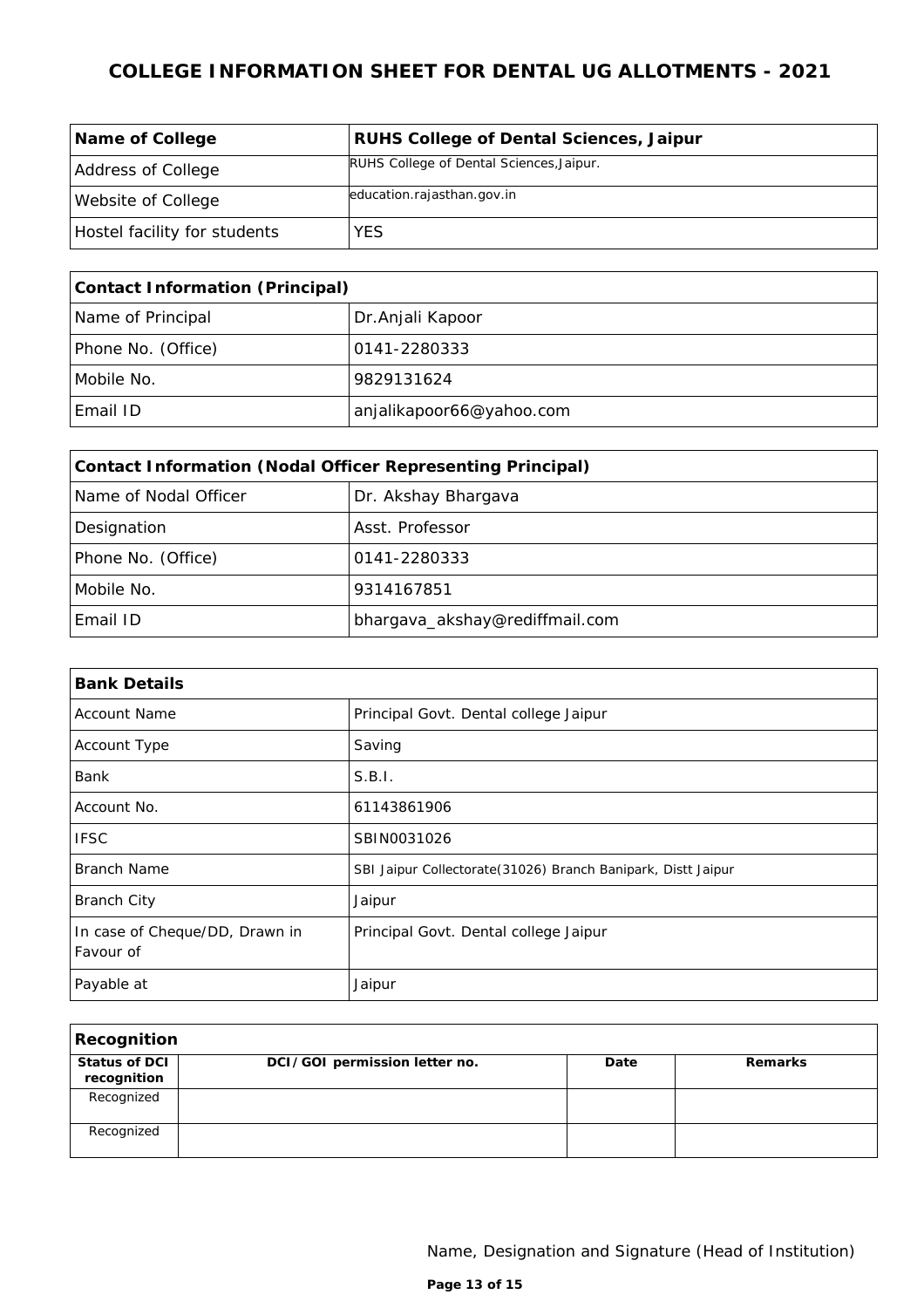| Name of College              | Surendra Dental College, Ganganagar          |
|------------------------------|----------------------------------------------|
| Address of College           | H H GARDENS, POWER HOUSE ROAD, SRIGANGANAGAR |
| Website of College           | www.sdcri.in                                 |
| Hostel facility for students | <b>YES</b>                                   |

| Contact Information (Principal) |                        |  |
|---------------------------------|------------------------|--|
| Name of Principal               | Dr. SANDEEP KUMAR      |  |
| Phone No. (Office)              | 10154-2440071          |  |
| Mobile No.                      | 9413385160, 9024606318 |  |
| Email ID                        | skg@sgi.org.in         |  |

| Contact Information (Nodal Officer Representing Principal) |                         |  |
|------------------------------------------------------------|-------------------------|--|
| Name of Nodal Officer                                      | Dr. Rajnish Aggarwal    |  |
| Designation                                                | Professor               |  |
| Phone No. (Office)                                         | 0154-2440071            |  |
| Mobile No.                                                 | 9414210253, 8005578855  |  |
| Email ID                                                   | drrajnish.hmh@gmail.com |  |

| <b>Bank Details</b>                         |                                              |
|---------------------------------------------|----------------------------------------------|
| <b>Account Name</b>                         | SURENDERA DENTAL COLLEGE & RESEARCH INSTITUE |
| Account Type                                | Current                                      |
| <b>Bank</b>                                 | <b>HDFC BANK LTD</b>                         |
| Account No.                                 | 50200030301680                               |
| <b>IFSC</b>                                 | HDFC0000505                                  |
| Branch Name                                 | <b>GOSHALA ROAD</b>                          |
| <b>Branch City</b>                          | SRIGANGANAGAR                                |
| In case of Cheque/DD, Drawn in<br>Favour of | SURENDERA DENTAL COLLEGE & RESEARCH INSTITUE |
| Payable at                                  | SRIGANGANAGAR                                |

| Recognition                  |                               |            |         |
|------------------------------|-------------------------------|------------|---------|
| Status of DCI<br>recognition | DCI/GOI permission letter no. | Date       | Remarks |
| Recognized                   | V-12017/03/2002-DE            | 26-06-2008 |         |